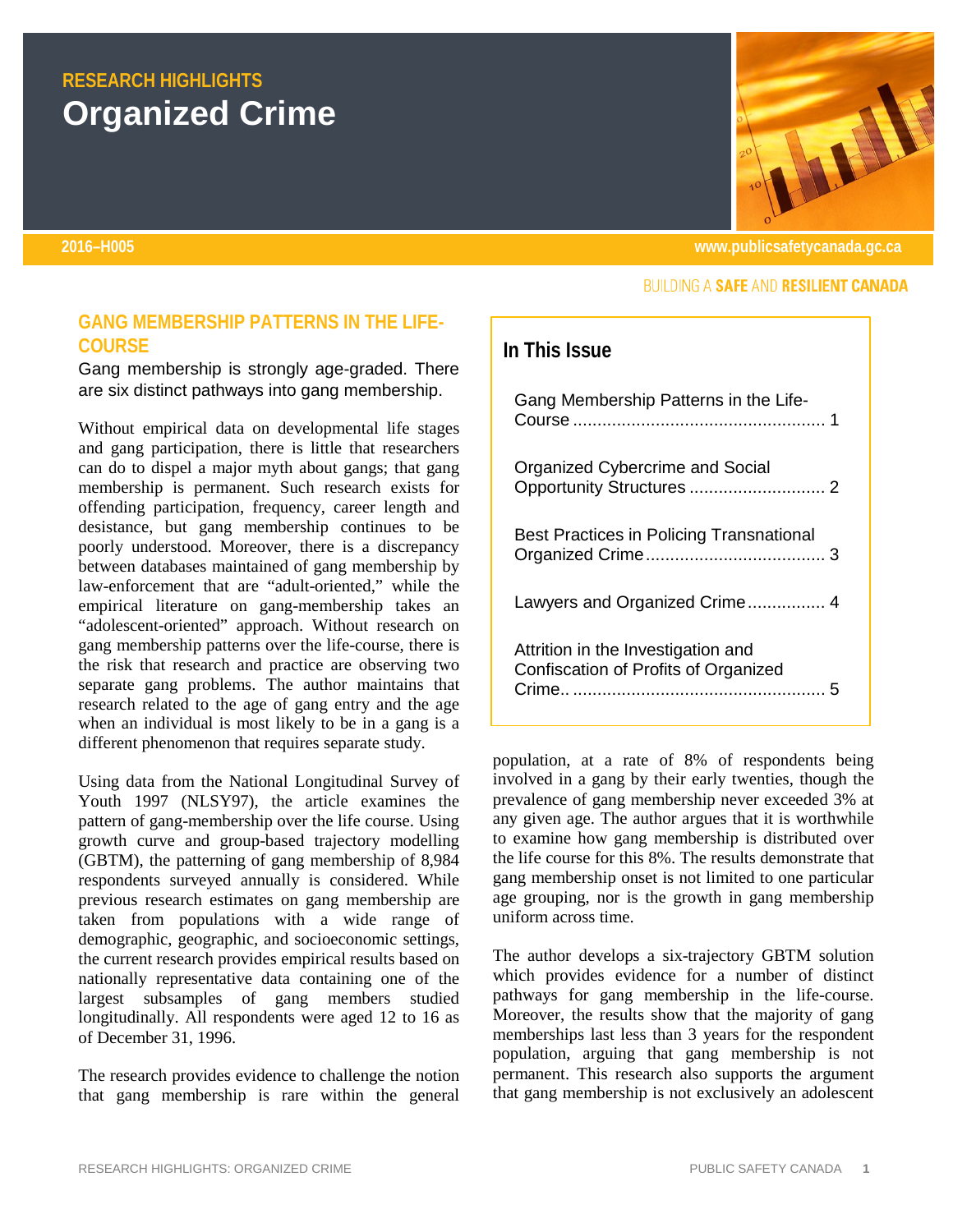domain, and a number of pathways into and out of gang membership exist.

The research also examines demographic characteristics of respondents to assess the demographic disproportionality hypothesis. The results support previous findings that both gender and racial/ethnic disproportionalities in gang membership persist in the life-course analysis, with statistically significant growth trends for males and Blacks. Finally, the author provides implications for this research in gang prevention and intervention programming. Moreover, the current study illustrates the need to consider research that is not limited to adolescence, as well as reassessing the need for expanding the theoretical perspectives on gang participation in this field.

Pyrooz, D. (2014). "From Your First Cigarette to Your Last Dyin' Day": The Patterning of Gang Membership in the Life-Course. *Journal of Quantitative Criminology*, 30(2): 349-372.

#### **ORGANIZED CYBERCRIME AND SOCIAL OPPORTUNITY STRUCTURES**

There are at least two types of organized cybercrime networks: locally rooted all-rounders and international specialists' networks.

Little empirical research has been done on organized cybercrime and there is insufficient evidence that establishes the link between patterns of organized crime and those for cybercrime. The author returns to criminological theory to develop a framework for the organizational structure of organized cybercrime.

Studies have demonstrated that social ties and social opportunities are important elements within the formation and functioning of criminal networks. As such, criminal organizations should be looked at within their social and societal context. Beginning with the concept of social opportunity structures, the author builds their hypothesis of organizational structures in organized cybercrime groups on the premise that temptation and opportunities prompt individuals to commit a crime. Moreover, actors are rational beings whose behaviours are motivated by a cost-benefit analysis.

With the aid of several case studies, the author illustrates how the Internet provides opportunities for organized cybercrime offending through decentralised, flexible networks of loosely organized criminals. The structure of this online network differs from the traditional organized crime group structure, employing individuals collaboratively to distribute work based on knowledge and skill.

Using social network analysis, the research illustrates that while veterans and members with higher status take more central positions, newcomers are able to secure central positions relatively quickly. The role of reputation and trust continue to be important, and longterm membership is required to build up a good reputation. Just as in traditional networks, there continues to be important actors who function as bridge builders. However, the role of these nodes may be less important due to the fact that members can grow their own networks (and gain social capital) relatively quickly. Within this section of case studies, the author also discusses that access to these online forums often requires that new members know someone in the specific criminal network.

The next section of this article explores the recruitment and growth of online cybercrime networks, which differs from the traditional organized crime network where social relations and network dynamics play a much more important role. Due to the nature of cybercrime, criminal networks can be formed with participants across the world, and creating new contacts is much easier than in traditional models of organized crime. However, existing contacts may not be adequate to enter all criminal networks, especially in transnational crimes. Without empirical evidence, the author suggests that the expectation is that social ties will provide the opportunity structure for entering the cybercriminal network.

Convergence settings are places where criminals meet, and are important settings because they provide opportunities for newcomers to establish links with criminals in those settings, as well as to enter existing criminal networks or form new criminal alliances. While convergence settings are physical locations where criminals can meet, the Internet has its own offender convergence settings, such as online fora. Online convergence settings are important in ensuring that criminals can acquire new contacts, that new social capital enter the criminal group, and that the restrictions of social networks can be lifted. While such fora allows for the transnational meeting of other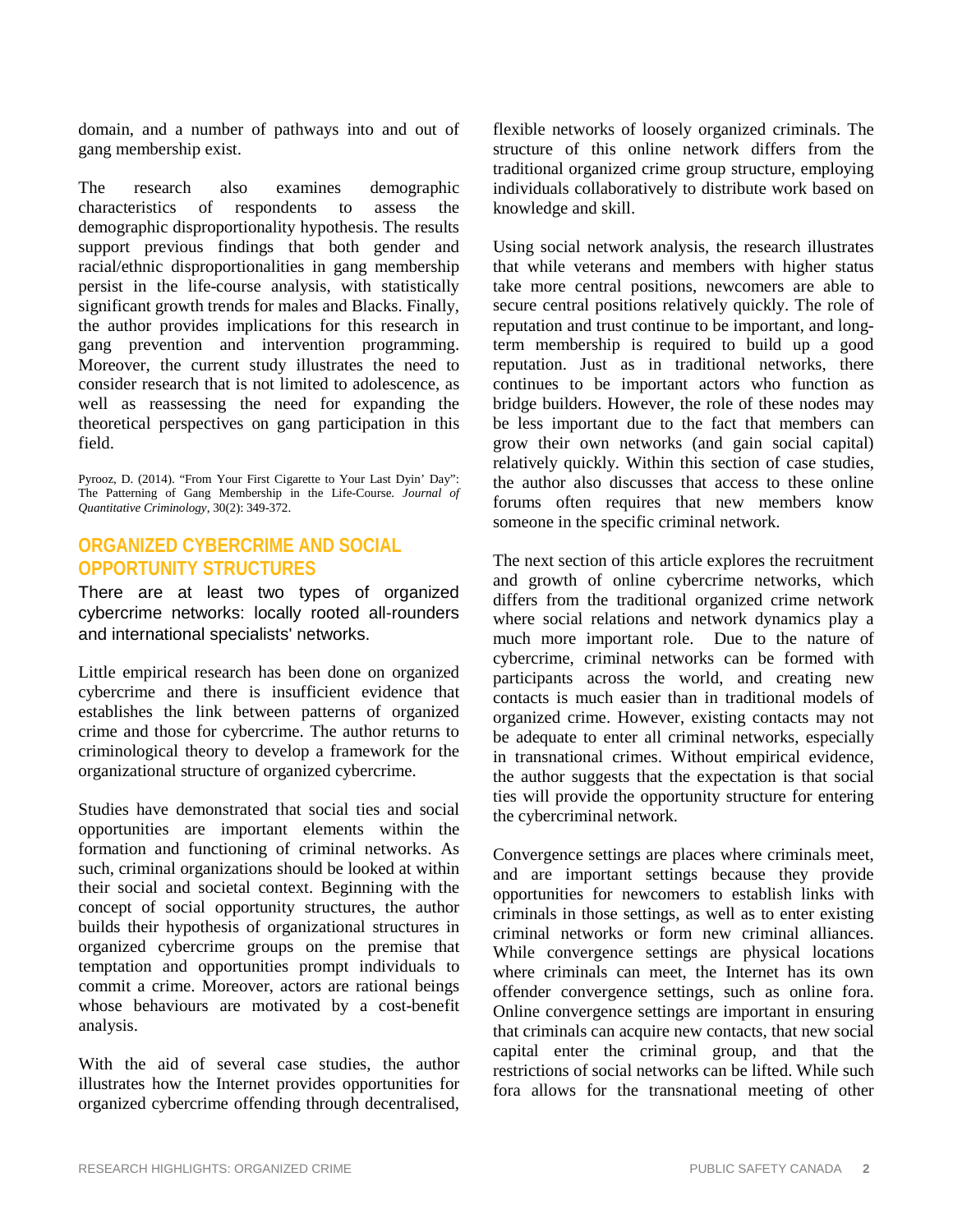criminals, it is unclear to what extent existing cybercriminals use such fora, nor if these criminals also meet in offline offender convergence settings. The author argues that cybercriminals have both locally rooted and international partnerships, similar to traditional organized crime.

<span id="page-2-0"></span>Leukfeldt, R. (2015). "Organised cybercrime and social opportunity structures: A proposal for future research directions." *The European Review of Organized Crime*, 2(2): 91-103.

# **BEST PRACTICES IN POLICING TRANSNATIONAL ORGANIZED CRIME**

Combatting transnational organized crime would benefit from ensuring best-practices are being adopted in transnational policing efforts.

In today's globalized world, organized crime has moved beyond borders. Organized crime has become transnational and borderless in nature, undermining traditional policing methods and techniques that attempt to control its spread and influence. In their study, the authors highlight the paucity of effective 'best practices' models in international policing efforts that address transnational organized crime (TOC). The focus of this study is to identify areas of best-practices in international policing of TOC and the elements for successful law enforcement responses to TOC.

In establishing characteristics for successful international policing, the authors identify the importance of sharing intelligence, coordinating operations, securing evidence and targeting suspects. Intelligence and information sharing is a key element for successful international policing cooperation, as it provides jurisdictions with a system with which police can build a knowledge base of actual and/or potential criminal activities globally. Advantages of working directly with bilateral contacts, police officers, and Joint Investigation teams highlight the importance of personal networks and knowledge in the efficient and trust-driven cooperation across jurisdictions. Studies on characteristics of international police cooperation in Europe and the United States Drug Enforcement Administration (USDEA) further demonstrate the importance of the exchange of information and pooling of resources in international police cooperation. Moreover, international policing in TOC benefits from complementary efforts that reflect similar overarching priorities.

The United Nations Convention against Transnational Organised Crime provides guidelines and protocols for the cooperation of state parties in activities related to organized crime. Cooperation during the investigation and prosecution of TOC requires collaboration efforts of governments, given the high likelihood that criminal trials take place in more than one jurisdiction. In this vein, more research is needed to examine how countries with established legal systems can assist less developed states to create equally effective legal systems. As TOC can operate without borders, the prosecution of offenders is only possible when agencies have the appropriate power and capabilities to conduct their duties and operate at the same level of flexibility and adaptability.

Combatting organized crime must be supported by efforts in reducing and containing the spread of organized crime activities. These efforts are not restricted to the public sector, and the authors note effective partnerships between governments and the private sector, such as private banking institutions, in anti-money laundering efforts.

Without access to specific types of knowledge, success in TOC investigations is often hindered. To maximize the chances for successful investigations, effective information sharing and knowledge management is necessary. Careful consideration of the most appropriate method to exchange information from one policing agency to another is needed. In addition to a transfer of knowledge, agencies should take into account how the information can be re-created to ensure its cultural-appropriateness for the new context. This may require that certain police skills and knowledge developed in the country of origin be recreated or adapted to the policing context of the country where it is being applied.

Previous research has shown that the capacity of law enforcement agencies collaborating to control TOC is fragmented, and that coordinated international policing efforts are complicated because the issue is mostly considered as pertaining to state sovereignty. Policing capabilities, power and resources between states are often unequal, and it has been suggested that there is a need for training for law enforcement agencies in less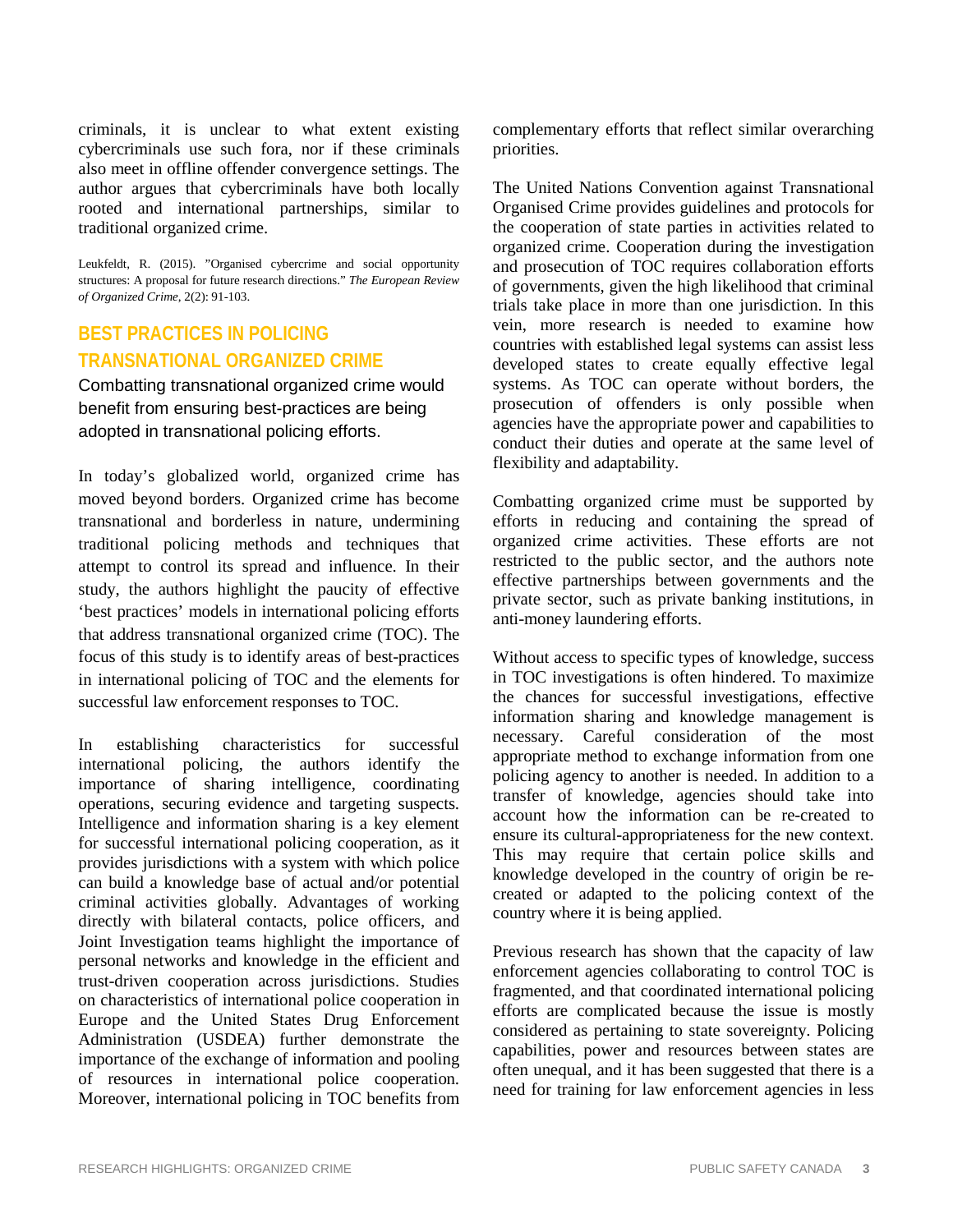developed nations with limited expertise and training initiatives.

The authors illustrate elements of the best-practices highlighted earlier in this paper through two case studies on the TOC policing models used by the Australian Federal Police (AFP) and the USDEA.

Le, V., Bell, P & Lauchs, M. (2013). "Elements of best practices of policing transnational organized crime: Critical success factors for international cooperation." *International Journal of Management and Administrative Sciences*, 2(3): 24-34.

United Nations Office on Drugs and Crime. (2004). *United Nations Convention against Transnational Organized Crime and the protocols thereto*. New York: United Nations.

#### <span id="page-3-0"></span>**LAWYERS AND ORGANIZED CRIME**

A tailored approach of criminal and regulatory tools is needed to deter lawyers who are willing and able to assist in organized crime

Focusing our attention on 'primary offenders' and analyzing the factors that motivate them to break the law limits our understanding of what occurs at the fringes of crime commission. Organized crime 'enablers' who facilitate crime, white-collar crime in particular, have increasingly garnered attention through academic, policy and practitioner circles. For example, fraud and money laundering are both areas where organized crime 'enablers' can act in a deliberate manner to assist clients in committing white-collar crimes, or even to commit white-collar crimes themselves. Previously, this attention was fixated on bankers, regulators, and accounting firms, but this article specifically addresses the role of lawyers. The role of such professionals embodies the power of 'gatekeeping' as they control access to corporate secrecy, etc. The status and special protections afforded to lawyers, such as solicitor-client privilege, make the investigation and prosecution of suspected criminal activities challenging. Greater attention is needed on the issue of lawyer wrongdoing, and the use of regulatory approaches for situational prevention.

Legal ethics scholars have posited the issue of solicitor actions that place the facilitation of wrongdoing as parties to a crime as residing within the realm of criminality. As a result, criminal offences that are aided by lawyers are examined by law enforcement rather than professional regulators. However, strategies to reduce solicitor crimes must find a balance between the use of regulation and criminal prosecution. The threat of criminal punishment does little to deter lawyers from wrongdoing. In striking an appropriate balance, it is important to realize that professional discipline alone is unlikely to significantly lower the number of lawyers engaging in criminal activity if the threat of criminal sanctions already does not. Indeed, the protection of the public and reduction of social costs as a result of regulatory action is greater than with criminal prosecution. As such, there is a desire for greater attention to regulatory remedies for legal misconduct.

There is previous research that considers trends of legal misconduct in areas such as mortgage fraud, high-yield investment fraud, immigration law practice, fraudulent claims for financial loss, theft of client money, and financial schemes. The practice of highyield investment fraud had been observed on a large scale in the late 1990s and early 2000s before beginning to fall until a sharp rise in 2013. In considering trends in legal misconduct, such as this rapid spike, can reveal where heightened attention is required. A loss of collective memory about the strictness of regulation, or increased tolerance of higher-risk investment lending practices in light of a tougher market can be targeted by the appropriate use of sanctions. A range of penalties, including the use of fines and suspension, are employed in instances of legal misconduct. Generally, the level of seriousness of the penalty is connected to the level of demonstrable dishonest or reckless behaviour.

Certain areas within the law are identified as having inadequate safeguards, and increases the opportunity for fraud to take place. For example, mortgage fraud is relatively easy to commit and can result in significant losses for lenders. Despite opposition from the Law Society in its representative role and brokers and financial institutions, fraud-led insurance providers managed to exclude financial institutions from the compulsory professional indemnity cover. Thus, insurance providers are not financially responsible for inadequate advice from mortgage professionals. The Solicitors Regulation Authority is conducting research in this area to identify areas for improvement, but recognizes that there is a need to address situational prevention of solicitor misconduct through regulatory tools in addition to criminal enforcement.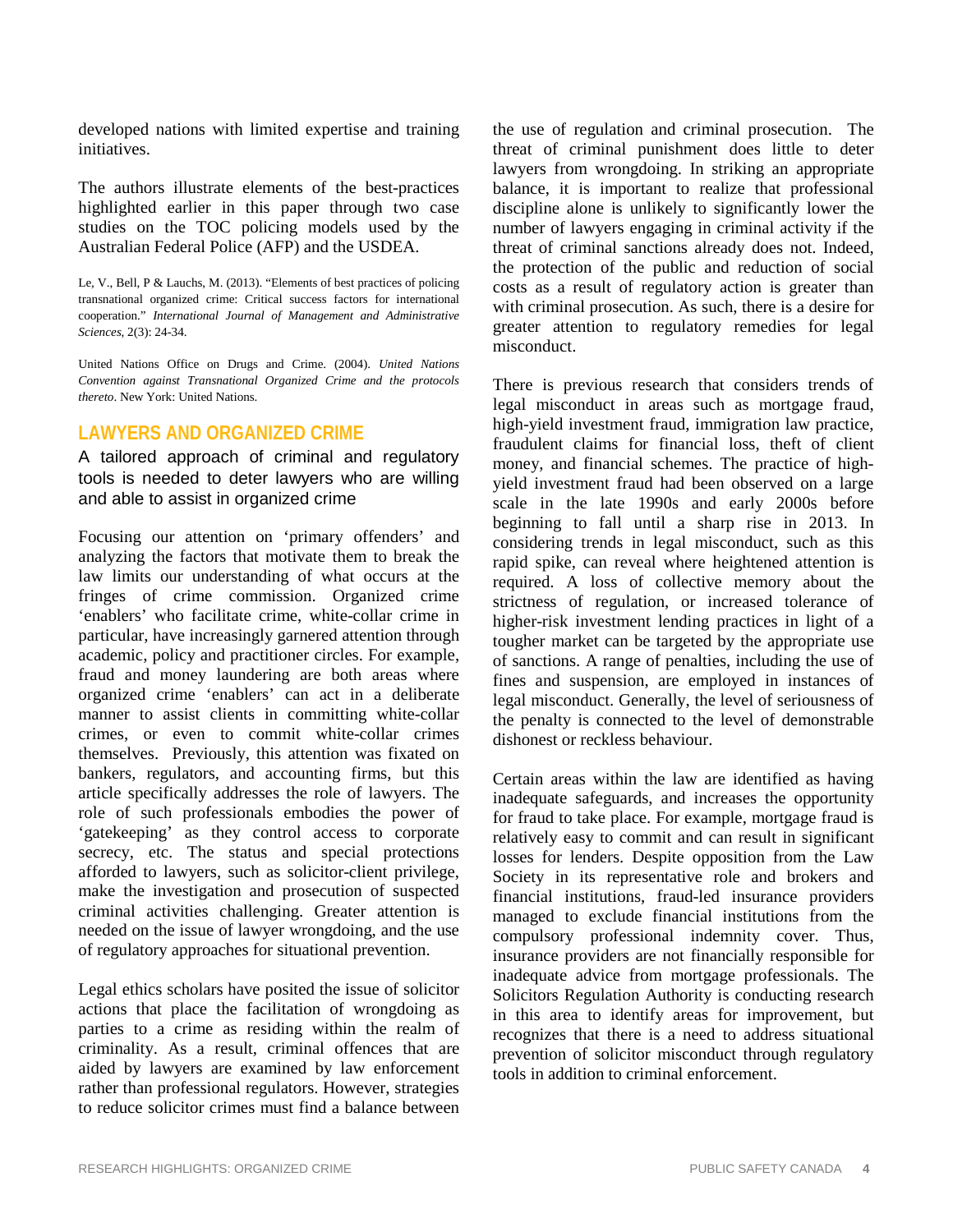There is a need to classify and use the appropriate tools to target undesirable legal practices, instead of relying strictly on enforcement or regulation. In cases where lawyers have directly facilitated the commission of a crime, the use of law enforcement is more common. This is due to access to investigative techniques that are uniquely accessible to police. The ethics of threatening or filing litigation has been used to extort money from individuals.

Law enforcement is not always the most appropriate tool to address lawyers who aid in the commission of a crime. As lawyers adopt different lifestyles or find themselves in difficult career or financial situations, shifts in motivation occur. Regulatory structures provide constraints that limit opportunities for undesirable behaviour and can include standardsetting, practice support functions and disciplinary and preventative action. Situational prevention of solicitor wrongdoing through regulatory reform must be specific enough to the situations where lawyers may find themselves as well as disparities in organizational context.

Previous work by Benson et. al (2009) on white-collar criminals can be applied to uncover why lawyers come to assist in undesirable legal practices that aid criminal behaviour. Despite having the opportunity to commit crime regularly, most white-collar professionals choose to abide by the law. As such, opportunity cannot be considered sufficient motivation for these cases of criminal behaviour. The authors present a table that proposes techniques where situational crime prevention can be used to minimize money laundering by lawyers. The table, which includes strategies such as increasing the perceived risk and perceived effort of crime, while reducing provocations and the perceived reward, stress several methods which would counter the causes of lawyer misconduct. For example, by considering other reasons crimes are committed instead of on offender motivation, routine activity theory views that the lawyers who are motivated to engage in undesirable behaviour are exposed to a greater number of potential victims, increasing the likelihood for a motivated offender and suitable targets. Alternatively, crime pattern theory places greater emphasis on opportunity and considers how more regularly practiced procedures or transactions result in a greater understanding of the white-collar crime opportunities in those areas, thus making commission of those offences easier. Finally, situational crime prevention posits that any theory should consider where criminal opportunity and rational choice converge. Opportunity arises when legitimate business processes intersect with a dependent illegitimate process. When legitimate processes alone result in loss of status or economic resources, the process of rational choice allows illegitimate processes to be justified as acceptable behaviour. Situational crime prevention applied to the legal profession requires social design and adjustments to the regulatory framework that alter the cost-benefit analysis to weigh more towards conducting legitimate legal practices. It is also highlighted that a range of regulatory changes could reduce illegitimate activity in other areas plagued with lawyer misconduct.

Middleton, D & Levi, M. (2015). "Let sleeping lawyers lie: Organized crime, lawyers and the regulation of legal services." *British Journal of Criminology*, 55: 647-688.

Benson, M. L., Madensen, T. D. and Eck, J. E. (2009) "White-collar crime from an opportunity perspective", in S. Simpson and D. Weisburd, eds, *The Criminology of White-Collar Crime.*175-94. Springer.

### <span id="page-4-0"></span>**ATTRITION IN THE INVESTIGATION AND CONFISCATION OF PROFITS OF ORGANIZED CRIME**

Challenges in estimating 'criminal profits' and the practice of collecting profits results in patterns of attrition.

'Follow the money' is a policing strategy that is grounded on several key assumptions: confiscating 'dirty' money reduces the profitability of crime; decreases an offender's capital to commit future crimes; upholds the norm that 'crime does not pay'; and, compensates society for the negative cost and effects of crime. Increased focus on this strategy has resulted in greater amounts of recovered money in countries like the UK and the Netherlands. Even so, scholars have noted the problem of attrition, the difference between expected criminal profits and the actual amount of money that is recovered by the criminal justice system. Few empirical studies have examined the 'follow the money' strategy and the authors attempt to close the research gaps in this area.

Using mixed methods, empirical data sets from three parallel sources were examined for qualitative data to identify cases that met the criteria for being included in the study. Each case required: an overview; completed